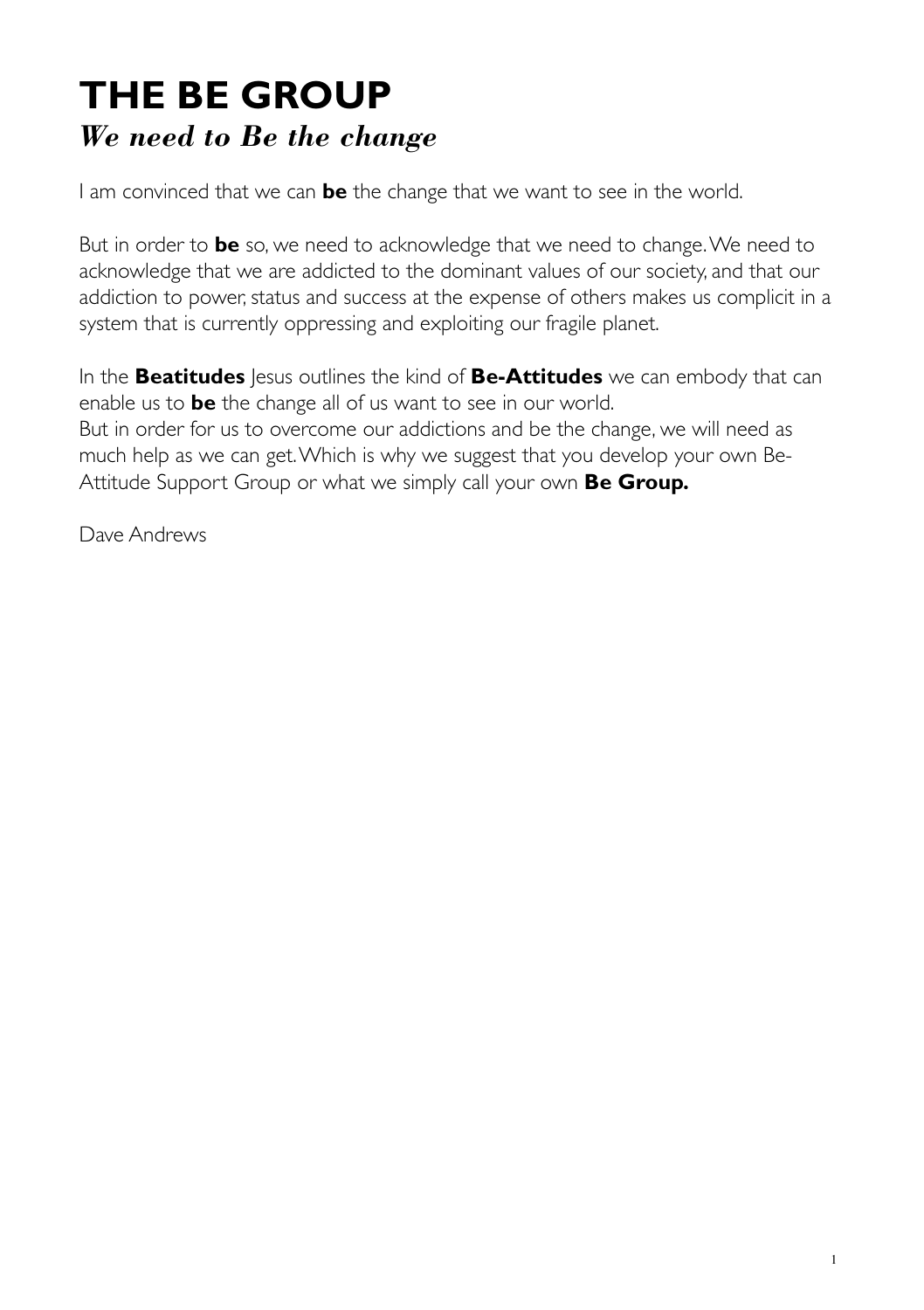# **The Be Group 1-2-3**

### *1. Start a Be Group*

Find out who may be interested in studying the **Beatitudes.**

Work out a convenient time and comfortable place for the group to meet. Encourage those who wants to be in the group to get a copy of **Plan Be.** Invite everyone to read the introduction to the book before the first meeting.

## *2. Lead a discussion about Plan Be*

The **Plan Be Study Guide** provides an outline for discussion of each chapter. However, do not feel you need to rigidly adhere to the outline – use it as a 'fallback position' to keep the conversation moving along.

It may be more productive to start by inviting people to share their immediate responses to the week's reading.

Follow up the ensuing discussion by using the questions to address any areas that have not already been covered.

## *3. Facilitate a Be Group based on Plan Be*

Most groups find it important to have someone lead or facilitate the group meeting. It doesn't have to be the same person every week. People may take it in turns. But always start with a more experienced leader to show others with less experience how it is done.

Facilitation is very important given the diversity of people within a group. There is likely to be a range of ages, a mix of spiritual experiences and a variety of viewpoints on social & political issues. Some people may also have better interpersonal skills than others (e.g. some will be better listeners, some may have more empathy than others.)

People move through three stages in developing their participation in a group:

Inclusion (how can I feel part of the life of this group?) Influence (how can I have some say in what happens?) Intimacy (how can I feel close to the other people?)

The facilitator is a person who will help other people in a group participate more fully.

The facilitator of a **Be Group** needs to find ways to:

- Welcome people
- Invite each one to participate
- Value each one's contribution
- Encourage each one to offer their own contribution while still being open to the ideas of others'
- Encourage people to exchange differing viewpoints in a spirit of humility (building each other up) rather than merely debating opposing positions (and tearing one another down);
- Challenge people to help each other step out of their comfort zones, and take small but significant moves to embody the **Be-Attitudes** in their daily lives

There are two parts to any successful group:

the **content** (to begin with working through **Plan Be** in the group), and the **process** (the group dynamics - relationships within the group etc).

In facilitating a **Be Group** the aim is to encourage the group to work through the content (a discussion of the **Be-Attitudes** in **Plan Be**) then to work through a process that embodies the content (practicing the **Be-Attitudes** in the group while discussing the **Be-Attitudes**) by:

- always remembering the most vulnerable people in the group,
- empathising with those in the group who are struggling,
- speaking up for those in the group who aren't listened to,
- being committed to develop a group process that is fair to everyone, etc.

# *A Suggested Be Group Process*

- Welcome everyone
- Check-in with everyone -how is everyone feeling?
- **Recitation of the Be-Attitudes** -or another item from the resources
- Selection of Be-Attitude to Practice and/or reflection on Practice so far -what is working? -how can we do better? -what is not working? -how can we do better?
- **Be-Attitude Serenity Prayer**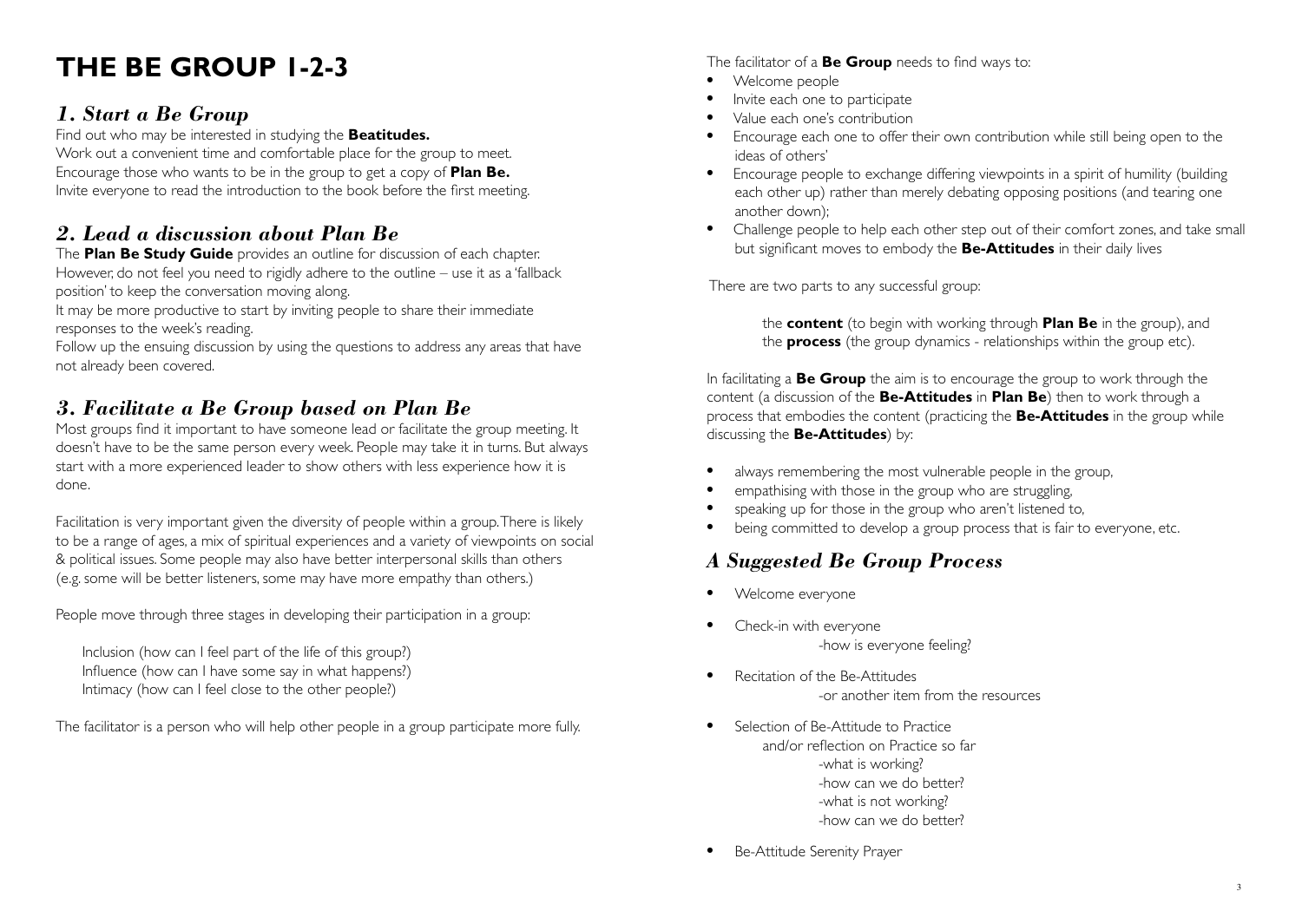# **Week one** *– Plan Be*

### *Openers*

What have you heard, read or seen recently that gets you thinking about what's going on in the world?

Read up to page 8 in **Plan Be**.

## *Reflection*

What was your first reaction to reading this chapter?

What do you think of the idea that 'we only change ourselves'? How do you feel about praying the alternate 'Serenity Prayer'?

Why does the author criticise the idea of doing 'big things'? Why does the author stress the importance of 'little things'?

What does the author call 'Plan A'? Why do people so often opt for 'Plan A'? What are the weaknesses of 'Plan A'? What does the author call 'Plan Be'? Why do we so seldom opt for 'Plan Be'? What are the strengths of 'Plan Be'?

How many times have you heard anyone speak on the beatitudes? What, if anything, do you remember about what they said?

# *Exploration*

Re-read the beatitudes and reflect on them:

Which of the beatitudes to you like best? Why?

Which do you find most difficult or challenging?

What do you think of the names the author gives to the virtues celebrated in the beatitudes? Can you think of any better names?

# *Challenge*

What difference do you think it would make to your family and/or community if you were able to embody these Be-Attitudes better?

# **Week two** *- Blessed are the poor*

### *Openers*

Reflect on your experiences of poverty, whether seeing poverty or being poor yourself

Read pages 9-14 in **Plan Be**.

# *Reflection*

What was your first reaction to the reading?

This chapter begins to challenge the 'gentle Jesus, meek and mild' view many people grew up with. How would you describe Jesus' character in the passages referred to?

What does Luke's version of the first beatitude tell us that Matthew's version doesn't?

Why is Luke's version important to take into account?

There are different translations of this beatitude in different Bibles. What difference do you think these make for our understanding of Jesus?

What interpretations of this Be-Attitude have you heard or read?

# *Exploration*

Who do you think are the poor? Who do you think are the rich? Why does the author suggest that he is 'rich'? Which category would you place yourself in? Why?

What does lesus say to the poor? What does lesus say to the rich?

What kind of society does lesus envisage?

How did the early church make this dream come true?

What is the 'good news' in this for the poor?

What is the 'good news' in this for the rich?

How do you feel about the author's call to be with the 'poor in spirit'?

# *Challenge*

Reflect – is there any change, even a very small one, you can make this week to start aligning your life more closely to Jesus' values – by being with the poor more in spirit?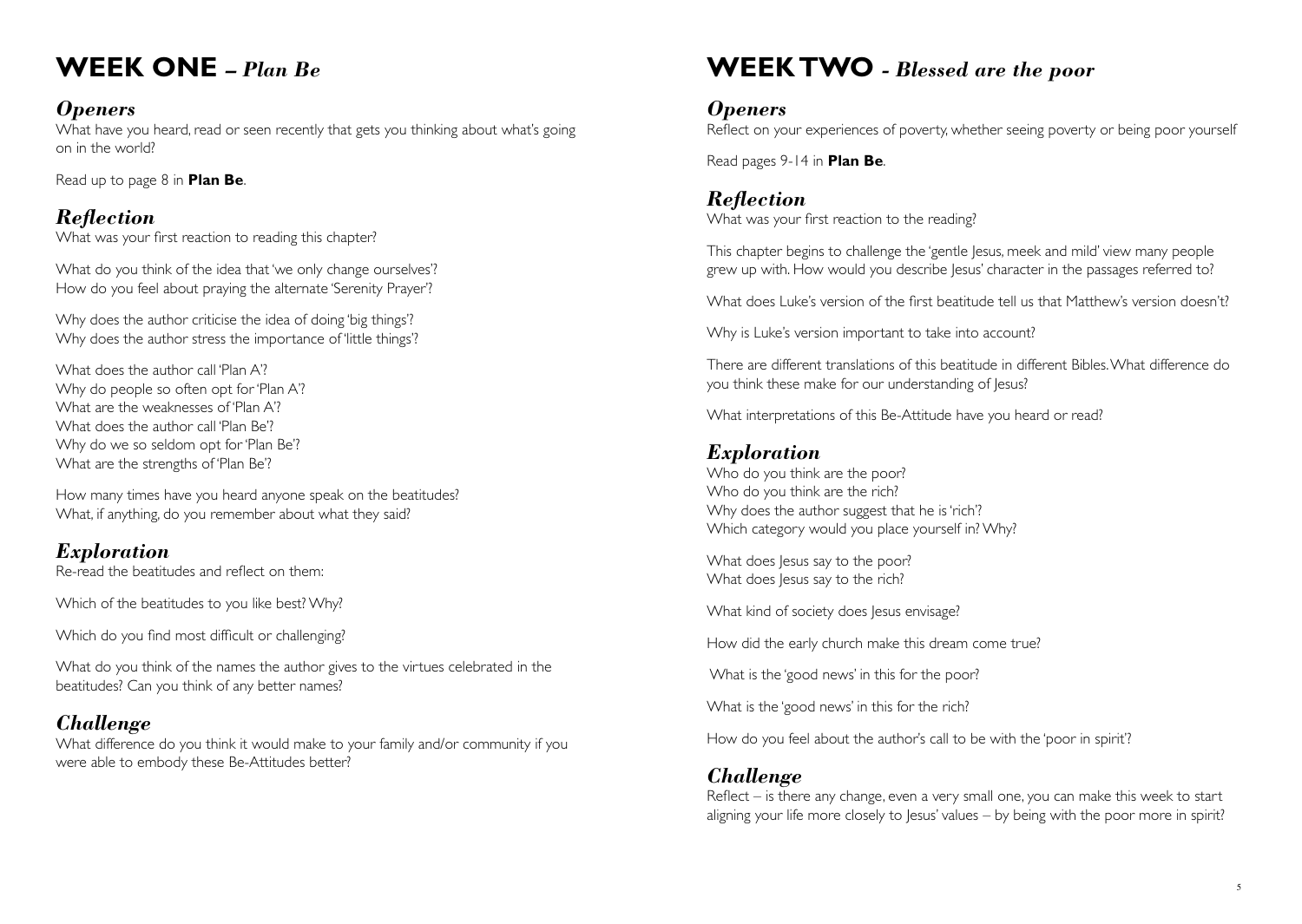# **Week three** *- Blessed are those who mourn*

### *Openers*

What experiences of mourning have you experienced or witnessed recently?

What did you try last week in order to start aligning your life more closely to Jesus' values – by being with the poor more in spirit? What lessons did you learn from it?

Read Pages 15-20 in **Plan Be**.

### *Reflection*

What was your first reaction to the reading?

This chapter encourages you to explore an attitude that modern society tends to avoid. Why does the author suggest that in today's world you need to do a bit more 'mourning'?

Of all the facts the author cites about today's world, which one struck you the most?

How did you react to that fact?

Why is it so hard for the rich to identify with the poor and 'mourn with those who mourn'?

## *Exploration*

How does God respond to the plight of the poor? Why?

What does the author mean when he says we should 'sympathise with God' and 'empathise with our neighbours'?

How is it possible to develop 'sympathy with God'? Is there a way you could do it?

What would it mean for you to develop more 'empathy with your neighbour'? How?

What did 'wailing', 'lamenting' and 'crying out loud' mean for Jesus?

What would 'wailing', 'lamenting' and 'crying out loud' mean for you?

## *Challenge*

Reflect – is there any change, even a very small one, you can make this week to start aligning your life more closely to Jesus' values – by mourning with those who mourn?

# **Week four** *- Blessed are the meek*

### *Openers*

What experiences of conflict have you experienced in the last week?

What did you try last week in order to start aligning your life more closely to Jesus' values – by mourning with those who mourn? What lessons did you learn from it?

Read pages 21-30 in **Plan Be**, including 'A widow shows the way forward.'

### *Reflection*

What was your first reaction to the reading?

This chapter encourages you to develop a capacity that has always been much praised but seldom practiced in society. What does the author say it means to be genuinely 'meek'?

What is the relevance of the reference to the process of 'domesticating a wild horse'?

How would you describe in your own words what it means for a person to be 'meek'?

Anger has been defined as 'an explosion of significance in the face of indifference'.

How would you define anger yourself?

What are the dangers associated with being angry?

What are the dangers associated with not being angry?

When did Jesus get angry? Can you think of any other examples? How did Jesus get angry 'without sin'? Can you think of some examples?<sup>1</sup>

### *Challenge*

What are some of the things that make you sad that should make you mad? How could you get angry without getting aggro?

How could you be less reactive/more proactive?

How can you practice self-restraint? How can you practice self-control?

What is most inspiring about the example of Gladys Staines?

Reflect – is there any change, even a very small one, you can make this week to start aligning your life more closely to Jesus' values – getting angry, but not aggressive?

 $<sup>1</sup>$  Note - Jesus was never violent - he used the whip in the temple to drive out the animals not on the people. And - in so</sup> doing - my mate Peter Milne reminds us - Jesus saved all the animals from being sacrificed!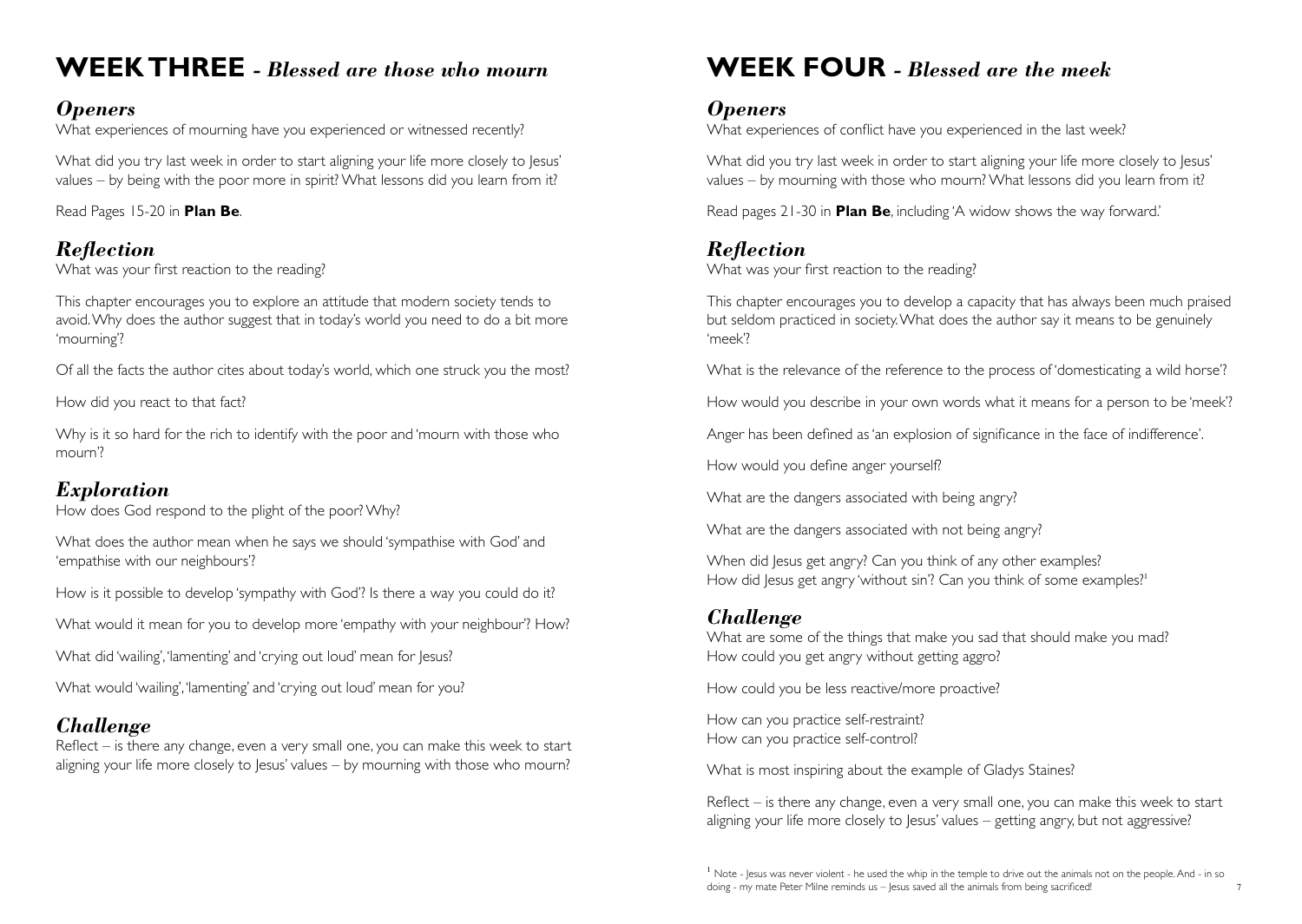# **Week five** *- Blessed are those who seek righteousness*

### *Openers*

What experiences of injustice and justice have you had recently?

What did you try last week in order to start aligning your life more closely to Jesus' values – by getting angry but not aggressive? What lessons did you learn from it?

Read pages 31-36 in **Plan Be**.

# *Reflection*

What was your first response to this reading?

What do we usually associate righteousness with? Some translations use the word 'justice' instead of 'righteousness'. What difference would that make for the way we understand this?

This chapter encourages you to move beyond personal expression of faith to a quest for social justice.

The author says that the quest for 'justice' is a central concern in the scripture and the words used for 'justice' are used in the Old and New Testaments over a thousand times. What are the texts that talk about the quest for 'justice' that are the most telling for you?

What are some of the ways the author says lesus strove for justice in his society?

How did Jesus confront injustice in his society? How did lesus deliver the poor from exploitation by the rich? How did lesus liberate the powerless from oppression by the powerful?

How did Jesus free people from cycles of violence and counter violence? How did Jesus create just communities intentionally committed to including outcasts?

# *Challenge*

What would it mean for you to 'hunger and thirst' for justice in your world like Jesus?

Reflect – is there any change, even a very small one, you can make this week to start aligning your life more closely to Jesus' values – and striving for justice like Jesus did?

# **Week six** *- Blessed are the merciful*

### *Openers*

What experiences of mercy have you had recently?

What did you try last week in order to start aligning your life more closely to Jesus' values – by striving for justice like Jesus did? What lessons did you learn from it?

Read pges 37-42 in **Plan Be**.

## *Reflection*

What was your first reaction to the reading?

This chapter encourages you to extend the same mercy you want yourself to others.

What does the author call 'the Mercy Rule'? How significant is it that the same rule can be found in every religion? What do the different versions of 'the Mercy Rule' in different religions tell us? Which version do you relate to best? Why?

How does lesus invoke the rule in the case of the woman caught in adultery? What difference does it make in her case for her accusers to take the rule into account?

Can you think of cases where others have extended mercy to you? What difference did it make to you?

To what extent does Jesus suggest you should show mercy to others? How difficult do you find it to show that kind of mercy to others? Why?

How does your capacity to feel empathy for others affect your capacity to show mercy? How can you develop empathy for people who aren't like you – whom you don't like?

How do you imagine Jesus might invoke 'the Mercy Rule' in the case of a man or woman with HIV/AIDS?

# *Challenge*

In what other situations do you imagine Jesus would invoke 'the Mercy Rule' today?

Reflect – is there any change, even a very small one, you can make this week to start aligning your life more closely to Jesus' values – and show more mercy to others?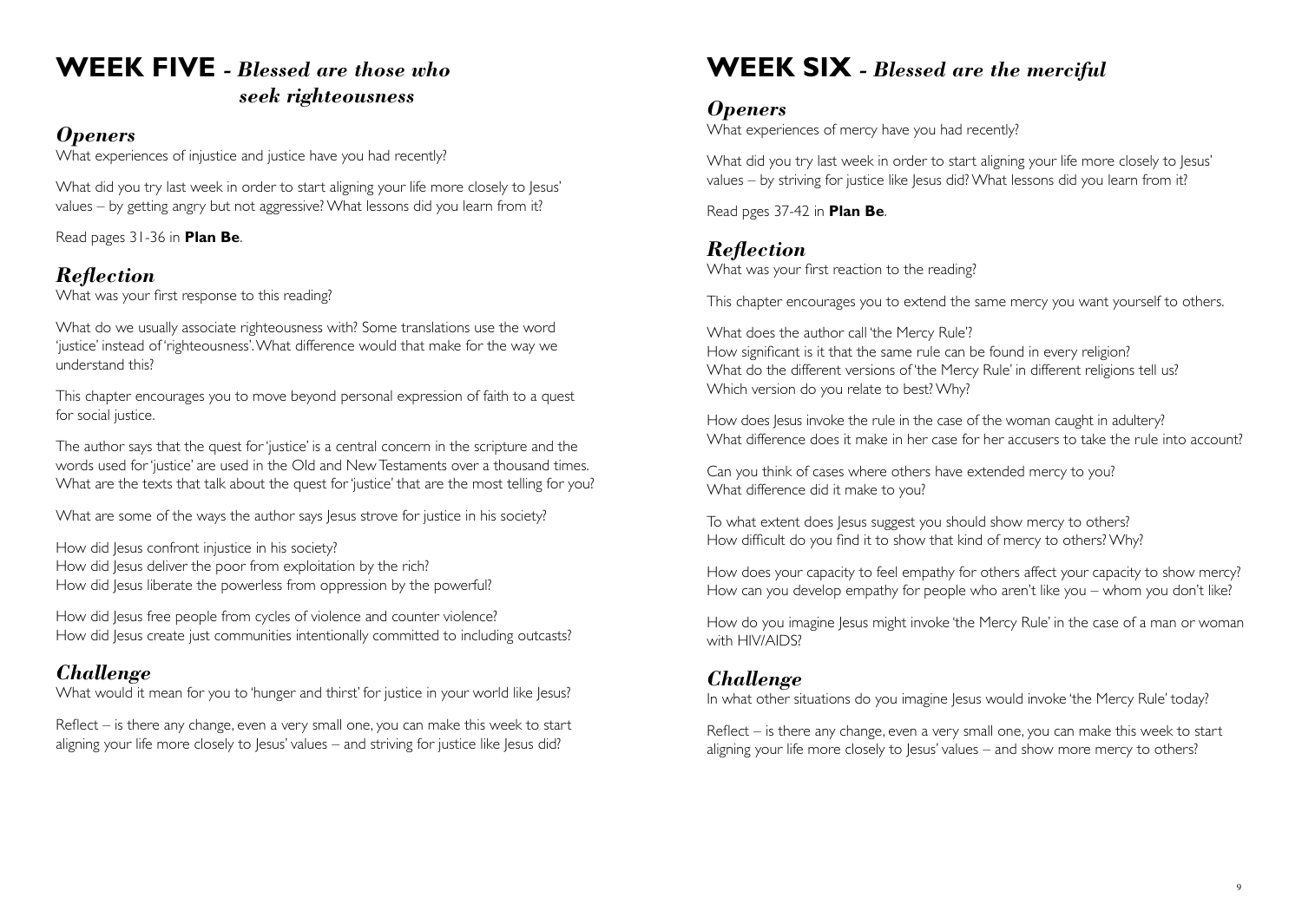# **Week seven** *- Blessed are the pure in heart*

## *Openers*

What experiences of distraction and achievement of goals have you had recently?

What did you try last week in order to start aligning your life more closely to Jesus' values – by showing more mercy to others? What lessons did you learn from it?

Read pages 43-52 in **Plan Be**.

## *Reflection*

What was your first reaction to this reading?

This chapter encourages you to clean up your act completely – and be 'pure of heart'.

What is your immediate reaction to someone who tells you to 'clean up your act'?

What does the author suggest that Jesus means when he says you should 'be perfect'? What do you think of what he says - that it's about 'faithfulness', not 'faultlessness'?

How do you respond to the inner voice that calls you to realise your full potential? *The author looks at the biblical guidelines given to help you realise your full potential; the 'Old Rules' given to Moses on Mount Sinai - and the 'New Rules' - given by Jesus to his disciples in his Sermon on the Mount.*

Most people would say that the Ten Commandments are reasonable guidelines for life. What do you think?

Jesus comes along saying that the 'Old Rules' are good as far as they go, but they don't go far enough. And he proceeds to give his disciples a whole set of 'New Rules'. *Author's note: it is important to recognise that Jesus sets out the 'Old Rules' in his first set of statements ('You have heard…'); he unpacks the problems that aren't solved by merely keeping the 'Old Rules' in his second set of statements ('But I tell you. . .'); and then he typically sets out the 'New Rules' that can solves these unresolved problems in his third set of statements ('Therefore…'). You can study these in the table on pages 50-51.*

What difference does it make to the way you understand the Sermon on the Mount, to see the 'New Rules' in the third set of statements?

The author refers to the 'New Rules' of Jesus as a brilliant set of 'doable realistic ideals' a whole new set of 'creative innovative transforming initiatives'. What do you think?

# *Challenge*

How do you think you could use these 'doable realistic ideals' to realise your potential?

Reflect – is there any change, even a very small one, you can make this week to start aligning your life more closely to Jesus' values – and practice his doable realistic ideals.

# **Week eight***- Blessed are the peacemakers*

### *Openers*

What experiences have you had of peacemaking?

What did you try last week in order to start aligning your life more closely to Jesus' values – by practicing his doable realistic ideals? What lessons did you learn from it?

Read pages 53-58 of **Plan Be**.

## *Reflection*

What was your first reaction to this reading?

This chapter encourages you to renounce violence and to resolve conflicts peacefully.

What does Moses say about the right to retaliation? How have Christians, Muslims and Jews invoked this right to justify revenge?

How does lesus differ from Moses in his views on violence? What do you think of the idea that the lesus movement was a lewish peace movement?

What evidence is there in the first three hundred years of church history for that thesis?

What do you think of the list of 'just'war principles outlined by Ambrose and Augustine? Do you think these principles rationalise the use of violence or limit the use of violence?

Using this list as guidelines, how many wars do you think may have been justifiable? Do you think any of the current wars could be considered 'just' according to these criteria?

What do you imagine would be the difference between an approach to conflict based on 'an eye for an eye' and an approach to conflict resolution based on 'turn the other cheek?

# *Challenge*

How practicable do you think 'do no harm to your neighbour' is as an approach? Can you think of any examples of nonviolent action that have brought about significant change?

What would it mean for you not to be overcome by evil, but overcome evil with good'?

Reflect – is there any change, even a very small one, you can make this week to start aligning your life more closely to Jesus' values – and practice creative nonviolence?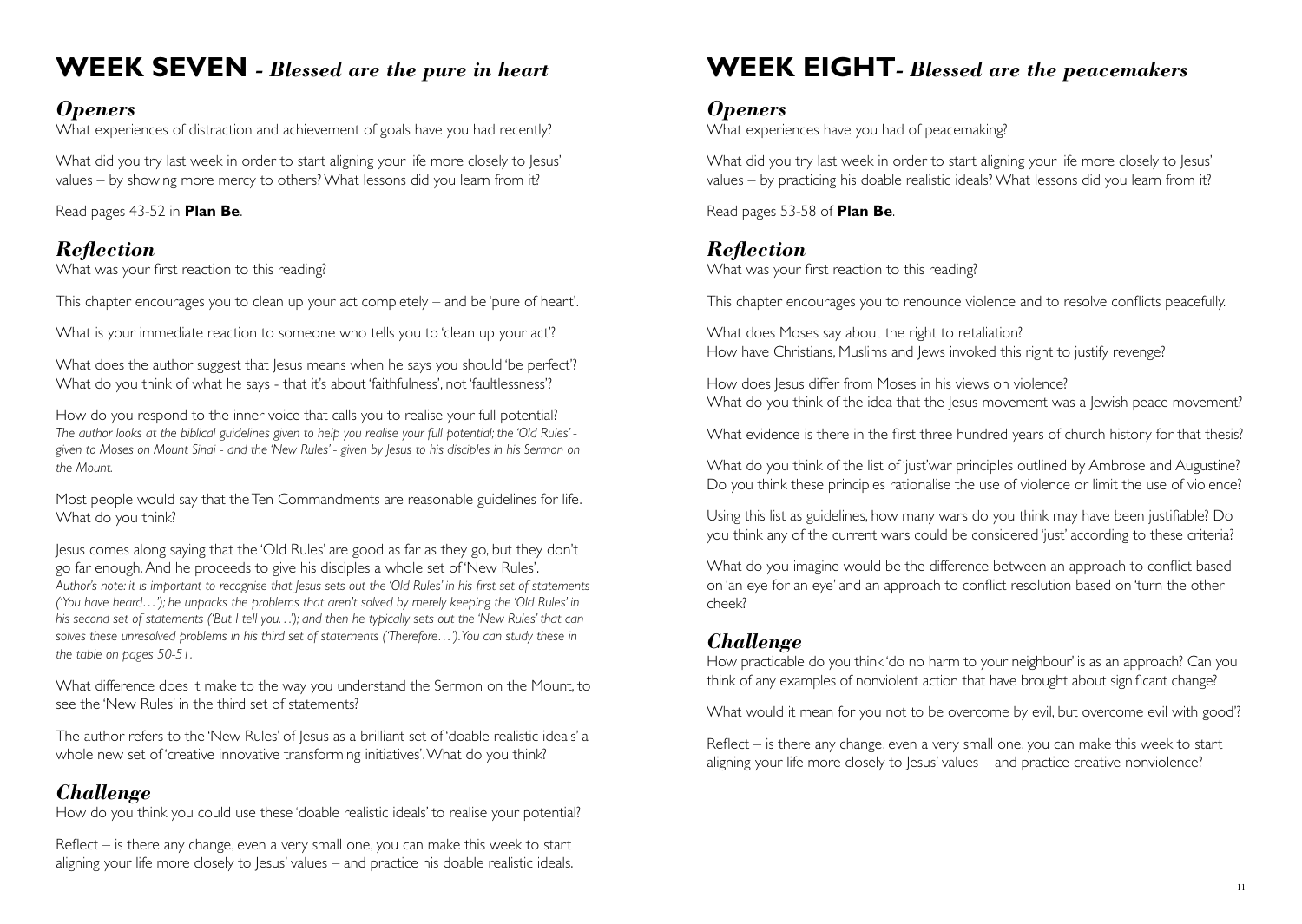# **Week nine** *- Blessed are those who are persecuted because of righteousness*

#### *Openers*

What experiences of persecution have you experienced or heard about?

What did you try last week in order to start aligning your life more closely to Jesus' values – by practicing creative nonviolence? What lessons did you learn from it?

Read pages 59-64 in **Plan Be**.

# *Reflection*

What was your first reaction to this reading?

This chapter encourages you to be willing to risk being persecuted in order to do the right thing – to be willing to suffer yourself, rather than to inflict suffering upon other people.

Why do you think the author stresses that Jesus does not bless being persecuted as such? What are the dangers in seeking persecution as a validation of a person's righteousness?

Still, those who pursue justice in an unjust world will inevitably be persecuted. Why? Can you think of any stories about people who were persecuted for righteousness?

Why did lesus say that the people who are persecuted for righteousness are blessed?

How does the author suggest it is possible to overcome evil though being persecuted? Give an example.

How does the author suggest it is possible to accomplish good though being persecuted? Give an example.

How does the author suggest it is possible to witness to Christ though being persecuted? Give an example.

## *Challenge*

What action(s) have you been thinking you should take in order to do the right thing, but have been scared of taking because of the possible consequences? How do Jesus' words, blessing those who are 'persecuted for righteousness sake' speak to you in your situation?

Reflect – is there any change, even a very small one, you can make this week to start aligning your life more closely to Jesus' values – and risk suffering in order to do right?

# **WEEK TEN** - We can be the change we want to see

### *Openers*

What positive changes in your world have you experienced while reading Plan Be?

What did you try last week in order to start aligning your life more closely to Jesus' values – by risking suffering in order to do right? What lessons did you learn from it?

Read pages 65-84 of **Plan Be** (including 'Wecan.be')

#### *Reflection*

What was your first response to this reading?

Have you checked out the **www.wecan.be** website? What parts of the site did you find most helpful?

How do you react to Jim Dowling's criticism? What do you think of Kristin's example in pp74-82?

## *Challenge*

How do you feel about the challenge 'to be the change' the author outlines in pp65-67?

Could you write your own version of the Be-Attitudes? Could you learn the Be-Attitudes off by heart? Which Be-Attitude do you think you practice best? Which Be-Attitude do you feel you should practice more intentionally?

You may like to begin by praying that God will help you to live that Be-Attitude.

You also may like to interview somebody in your community who embodies that Be-Attitude and ask them some tips on how they practice this virtue so well in their lives.

Don't make big plans to practice this Be-Attitude spectacularly, just seize the next little opportunity that will come your way to pray the Be-Attitude and practice it sincerely.

What do you think of the suggestions about publicising the Be-Attitudes?

Could you, for example, write out your own version of the Be-Attitudes and stick them on your diary or journal, post them on your blog site or the wecan.be website, make copies of them and give them to your friends, or put them up on notice boards…etc?

If you want to, you can sign off on the Be-Attitudes pledge in the book. You can download and print off copies of the pledge from **www.wecan.be** 

What do you think about forming a Be Group? Could you form a group? If so, how would you go about it? If not, think of how you can get the support that you need.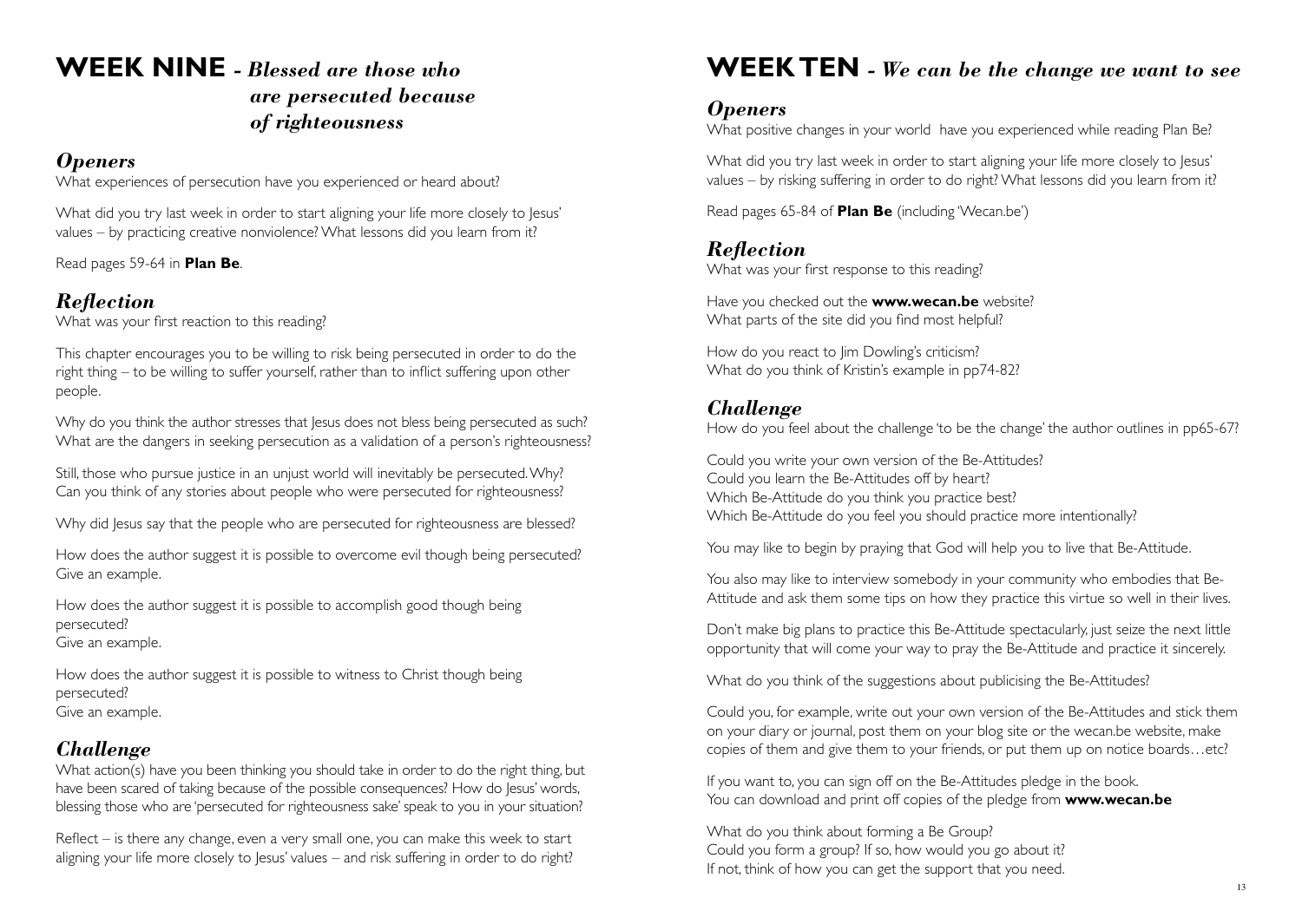# **Be Group Resources**

## *To Be Or Not To Be: The Challenge*

In an article called *Cold Turkey*, Kurt Vonnegut, the famous satirical American author, wrote: "For some reason, the most vocal Christians among us never mention the beatitudes. But - often with tears in their eyes - they demand that the Ten Commandments be posted in public buildings. And of course that's Moses, not Jesus. I haven't heard one of them demand that the Sermon on the Mount, the beatitudes, be posted anywhere." Well, I think its time we took up Kurt's challenge, and posted the Be-Attitudes up everywhere we can.

I am mindful of how Luther's nailing of his Ninety-Five Theses for reform to the door of his church led to the reformation of his times; and am of the mind that by posting a copy of the Be-Attitudes up, not only in private spaces – like on the back of our bedroom door – but also in public spaces – like on the front of the door to our church, might lead to a new, and more radical, reformation - which not only preaches grace as a precept but also practices it as a process.

Imagine what could happen if, instead of merely reciting our creeds, which (by and large) have little ethical content, we began every week by reciting - and reflecting on - the Be-Attitudes, with a focus on Christlike ethical responses?

Imagine what could happen if our churches, temples, synagogues, and mosques, were transformed into spirited support groups that were committed to helping people live out the Be-Attitudes as an integrated step program?

What AA groups have done for our addiction to alcohol, Be-Attitude groups could do for our addiction to status and violence. They could set us free to be fully human, fully alive, and fully active in loving our neighbours as ourselves!

# *To Be Or Not Be: The Call*

We are inviting you to help us help one another to be the people we can be by

- a. discovering and/or creating as many different beautiful versions of the Be-Attitudes as we can
- b. posting your favourite version of the Be-Attitudes in a private space where you can see it – like on the back of your bedroom door
- c. posting your favourite version of the Be-Attitudes in a public space where others can see it  $-$  like on the front door of your church
- d. posting your favourite version of the Be-Attitudes on the website.
- e. signing the pledge to practice the Be-Attitudes on website
- f. meditating on, acting, reflecting on the Be-Attitudes yourself
- g. sharing your own experiences through the wecan.be website
- h. sending in quotes, songs, and images that inspired you to the wecan.be website so that others can be 'be inspired';
- sending in stories, including your own, so others can 'be encouraged'
- sending in news, views, articles, editorials so others can 'be informed'
- k. sending in the names of groups of potential partners to 'be connected'
- sending in the details of campaigns for peace and justice to 'be active'
- m. sending in lots of meditations to help us be a bit more 'be reflective'
- n. using the wecan.be buttons, postcards and T-shirts to engage others

Remember: We can not change others. We can only change ourselves.

Let's commit ourselves to embodying the Be-Attitudes the best we can in our ordinary everyday lives and 'be the change we want to see in the world.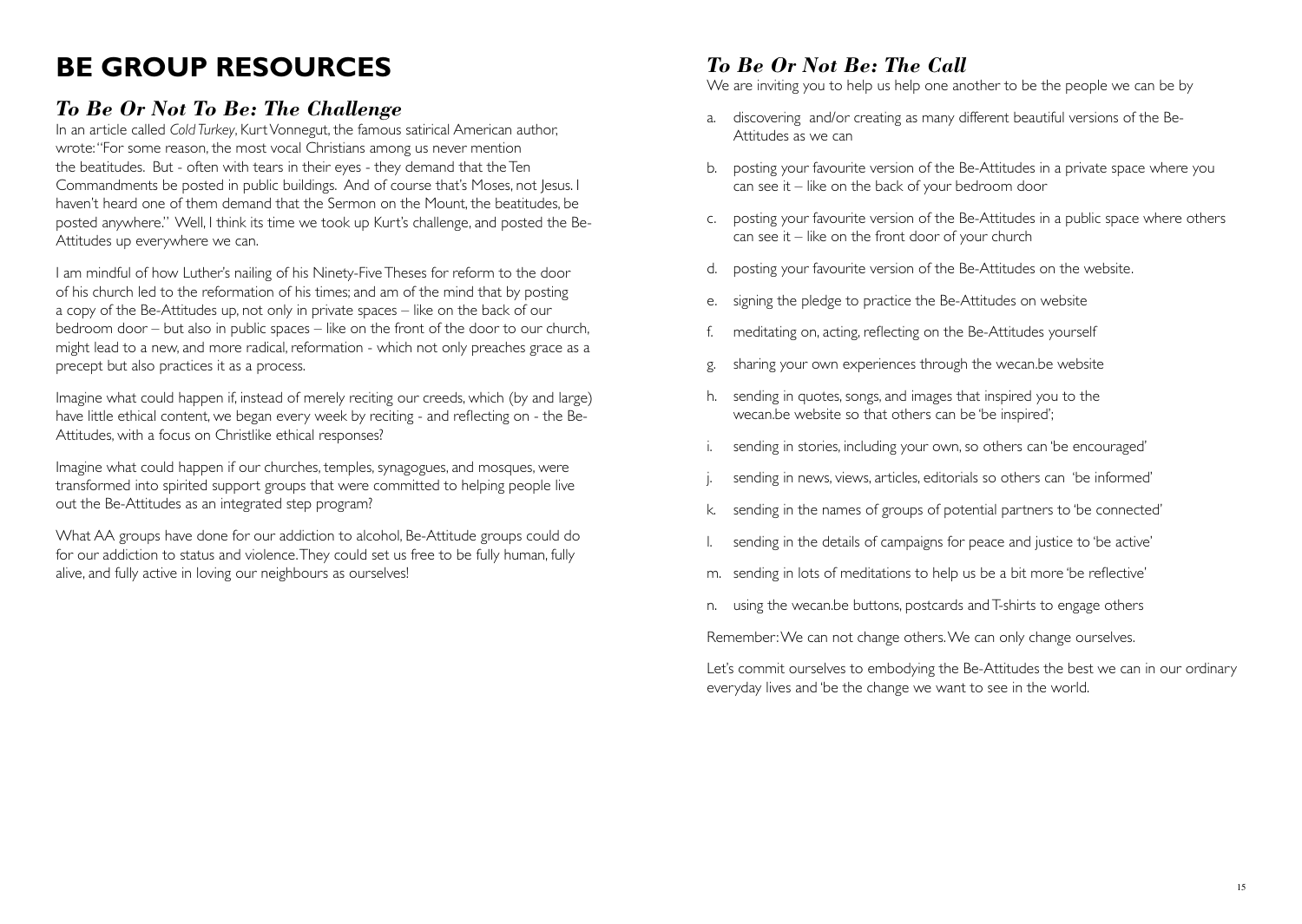#### *The Be-Attitudes: The Contemporary English Version*

<sup>3</sup>God blesses those people who depend only on him. They belong to the kingdom of heaven!

4 God blesses those people who grieve. They will find comfort!

5 God blesses those people who are humble. The earth will belong to them!

6 God blesses those people who want to obey him more than to eat or drink. They will be given what they want!

<sup>7</sup>God blesses those people who are merciful. They will be treated with mercy!

<sup>8</sup>God blesses those people whose hearts are pure. They will see him!

9 God blesses those people who make peace. They will be called his children!

<sup>10</sup>God blesses those people who are treated badly for doing right. They belong to the kingdom of heaven.

#### *The Be-Attitudes: The Message Version*

<sup>3</sup>You're blessed when you're at the end of your rope. With less of you there is more of God and his rule.

<sup>4</sup>You're blessed when you feel you've lost what is most dear to you. Only then can you be embraced by the One most dear to you.

<sup>5</sup>You're blessed when you're content with just who you are—no more, no less. That's the moment you find yourselves proud owners of everything that can't be bought.

<sup>6</sup>You're blessed when you've worked up a good appetite for God. He's food and drink in the best meal you'll ever eat.

<sup>7</sup>You're blessed when you care. At the moment of being 'care-full,' you find yourselves cared for.

8You're blessed when you get your inside world your mind and heart—put right.

Then you can see God in the outside world.

<sup>9</sup>You're blessed when you can show people how to cooperate instead of compete or fight.

That's when you discover who you really are, and your place in God's family.

10You're blessed when your commitment to God provokes persecution. The persecution drives you even deeper into God's kingdom.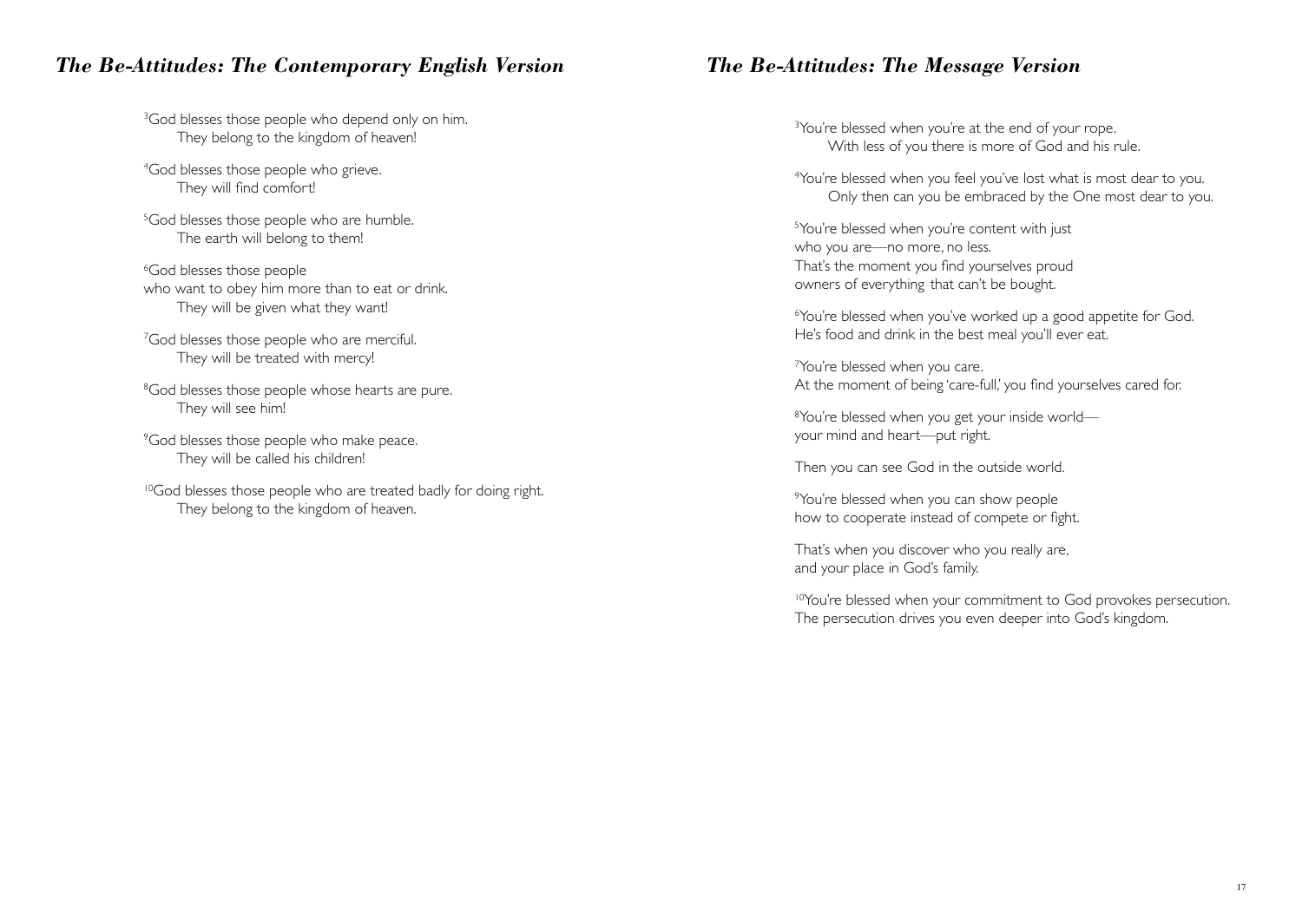## *Credo's Be-Attitudes:*

Blessed are the battlers who, through their struggle, are open about who they really are and see the deception of wealth. They will understand that, in God's way, there is enough for all.

Those who are grieved by the way of the world, who see that things aren't right, will be blessed. Although they will be told to "get over it" they will find hope together.

Those who are compassionate and humble, putting others before themselves, will be blessed. They will understand their place in creation.

"Ya chasin'?"

The only real hit is to sort things out with the world around you and God who created you.

A user got ripped off in a deal. Soon after he found the dealer overdosed in the Baptist Place laneway by himself. Although the user wanted revenge in "street justice", he called the ambos and got help from Credo to keep him alive not even checking his pockets to steal his gear or cash.

This is mercy. Be like this and you will be shown mercy.

People who are honest and open like children are blessed. They will see God.

A drunk man in Credo was abusing people serving the meal when a young streety came up to him and said: "Hey man, this is a good place, it's a church, it's not evil." When the drunk man heard this he gave the streety a hug and settled down. Those who make peace are children of God.

When you try to do things right, some people around you will think that you're weird and give you a hard time….

Like Uncle Vincent Lingari who stood up for the rights and land of his people but was laughed at and told that it would never happen. He had to camp out and wait for seven years before he and his people were listened to.

Like someone who has given up heroin and still gets called a junkie and is hassled by the jacks when he comes to town.

Like lesus who simply loved people

and tried to teach them how to live and was beaten and killed for it.

If you persevere, God will reward you with all that is right.

# *The Be-Attitudes: A Creed*

We believe in God…

who cherishes the poor and offers them the riches of the Commonwealth of God

who hears the sobbing of the sorrowful and provides them with undying comfort

who sees those who tread softly and humbly and gives them the earth to look after

who satisfies the hungry and thirsty with the hospitality of the choicest Table

who honours the merciful and shows them the fullness of the mercy of God

who recognises pure hearts and invites them to look upon the glory of God

who strengthens the peacemakers and names them the free children of God

who suffers with the persecuted and promises them the freedom of the City of God.

Praise God.

#### **Bruce Prewer** Lord Terry Falla (ed) *Be Our Freedom* Open Book Adelaide, 1994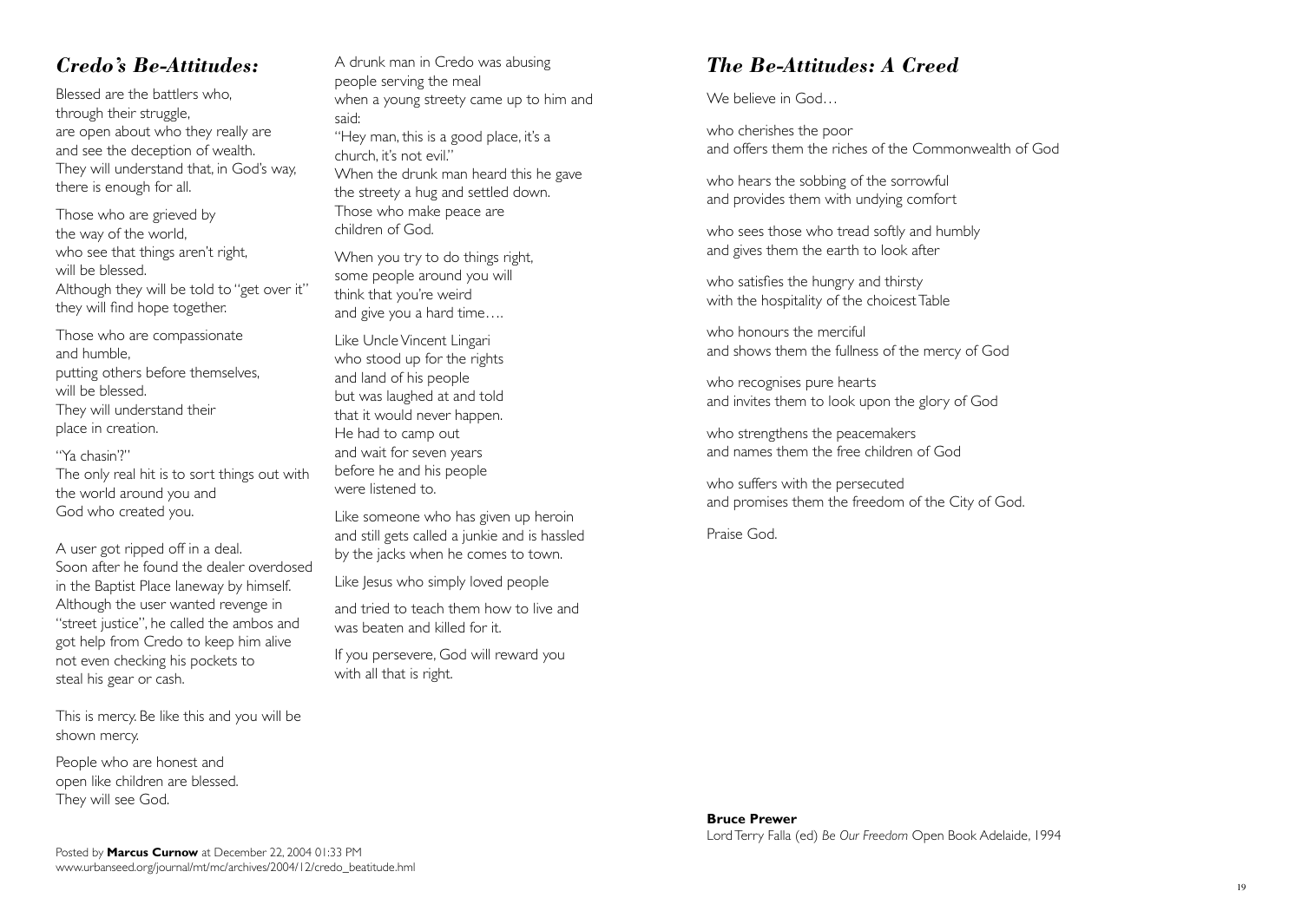### *The Be-Attitudes: A Prayer*

"Lord, grant me the serenity to accept the people I cannot change, the courage to change the one I can, and the wisdom to know it is me!"

#### **I Want To Be The Change I Want To See…**  *The Be-Attitudes Pledge*

I will identify with the poor 'in spirit'. I will grieve over injustice in the world. I will get angry, but never get aggressive. I will seek to do justice, even to my enemies. I will extend compassion to all those in need. I will act with integrity, not for the publicity. I will work for peace in the midst of violence. I will suffer myself, rather than inflict suffering.

Signed………………………………………………

Date………….

### *The Be-Attitudes: A Statement of Beliefs*

#### Based on Luke 6.20-49 by **Garry Hills**

We believe it is a blessing to be counted amongst the poor for to such belongs the kingdom of God; It is a blessing to go hungry now for then we will know satisfaction; It is a blessing to weep now for then we will learn how to laugh; It is a blessing to be hated by people, insulted by them because of the Son of Man, for that is how they treated the prophets. We believe it is not a blessing to be rich for this is all the comfort we receive. It is not a blessing to be well fed now for we will soon hunger. It is not a blessing to laugh now for we will mourn and weep later. It is not a blessing to have all people speak well of us for that is how they treated the false prophets. We believe in loving our enemies and doing good to those who persecute us; blessing those who curse us and praying for those who mistreat us. We believe in turning the other cheek, giving away that which others would take from us doing to others as we would have them do to us, lending to 'sinners' without expecting to get anything back. We believe in being merciful. being kind to those who are ungrateful and wicked, for our reward in heaven is enormous. We believe in refusing to judge, lest we in turn be judged, refusing to condemn, so we will not be condemned, forgiving as we have been forgiven giving as we have received. We believe in attending to our own blindness before addressing the short-sightedness in others, bearing good fruit and putting the words of Jesus into practice.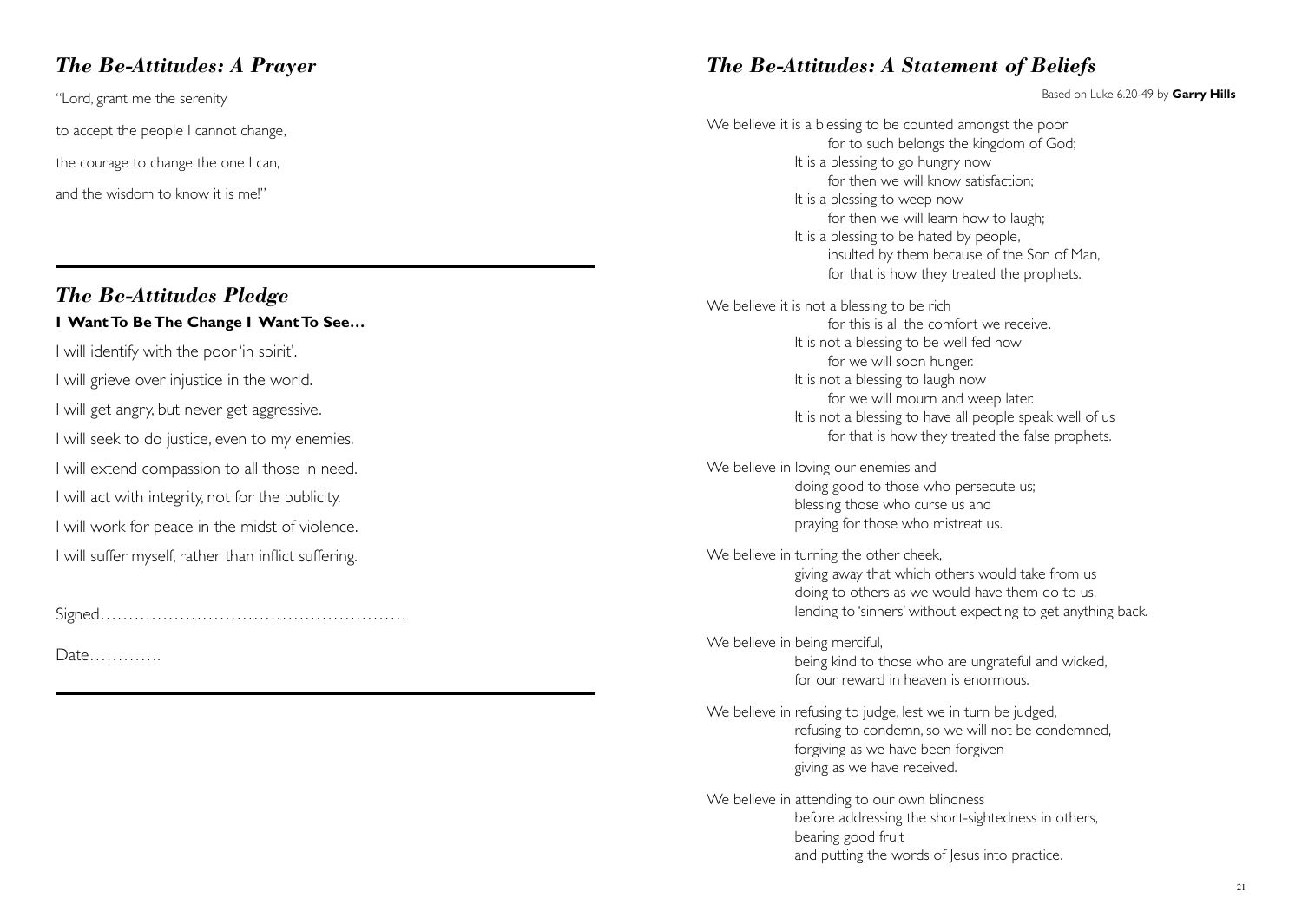### *The Be-Attitudes: A Benediction*

Blessed are the poor… not the penniless, but those free from love of money.

Blessed are those who mourn… not those who whimper, but those who raise their voices.

Blessed are the meek… not those who are wimpy, but those are patient and tolerant

Blessed are those who hunger and thirst for justice… not those who whine, but those who struggle for change.

Blessed are the merciful… not those who forget, but those who still forgive.

Blessed are the pure in heart... not those who act like angels, but those who are transparent.

Blessed are the peacemakers… not those who shun conflict but those who face it creatively.

Blessed are those who are persecuted for justice… not because they suffer, but because they love courageously.

adapted from *Give Me Shelter,* **A. Cadwallder, B. Kiley, & P. Lockwood,** Open Book 2001

### *The Be - Attitudes : A Website*

To enable us to help one another 'be the revolution' we have set up a website.

The name of the website is – **www.wecan.be** (donated by some generous Belgians). The general aim of the website is to encourage one another to be the change we want to see in the world. The specific objective of the website is to encourage each other to adopt 'plan be' and practice the 'be-attitudes'. The explicit strategy is to use a web-based network to encourage one another to adopt 'plan be' and practice the 'be-attitudes' and share our experiments in the change on 'wecan.be'. We want to take as our texts the Be-Attitudes in Matthew 5 verses 1-12 (and Luke 6 verses 20-26) and as our mantra the quote from Mahatma Gandhi, "We must be the change we want to see in the world."

There six ways we'd like people to help one another through the website. We want people to...

1. 'be inspired' – through songs, images, quotes, etc 2. 'be encouraged' – through stories from around the world 3. 'be informed' – through current news and views 4. 'be connected' – through accompanying groups 5. 'be active' – through practical campaigns 6. 'be reflective' – through spirited meditations

So, people will need to send us quotes, songs, and images to 'be inspired'; stories, including your own, to 'be encouraged'; news, views, articles, and editorials to 'be informed'; names of groups of potential partners to 'be connected'; details of campaigns for peace, love, justice and sustainability to 'be active'; and lots of meditations to help us be a bit more 'be reflective'. Our prayer is we can be the 'people-that-be' over against the 'powers-that-be'.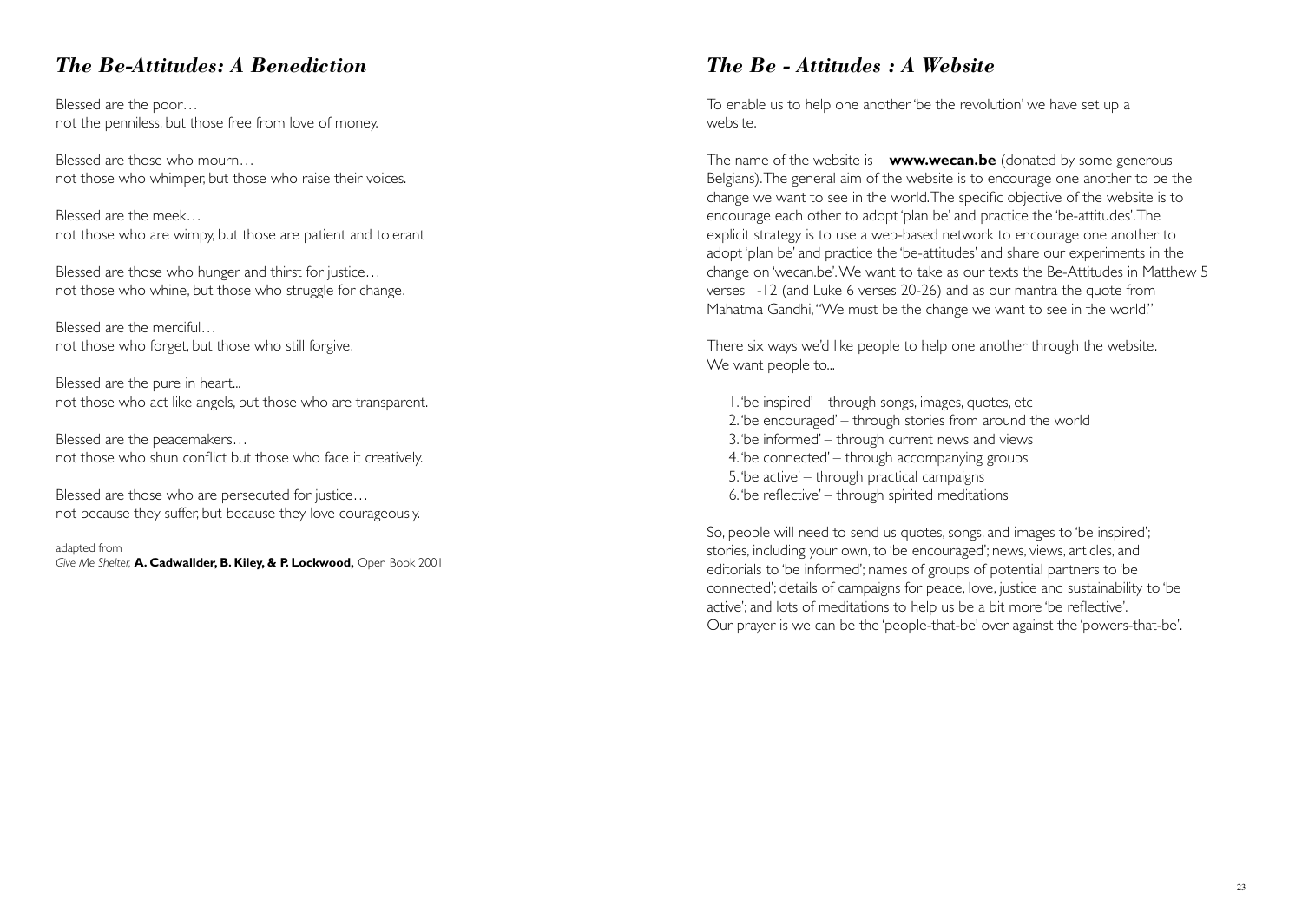### *The Be-Attitudes: A Songbook*

**1. JESUS' SONG. The Be-attitudes** *Dave Andrews (Songs of Hope and Protest)*

The sun rose early; climbed into the sky; Took away the cold night air; brought the warm dawn light.

And lesus sat upon a rock, Looking round at the gathering throng Who came to the mount to hear him speak– to hear him sing his song Many were sick; many there were sore; Many of them were desperate; Many of them were poor.

Tho' you feel lost - God's always gonna be with you,

Tho' you feel sad-his grace is gonna see you through.

Don't lose your temper -

'cause in the end you're gonna win this fight. Always strive for justice- everything's gonna be alright.

When you show mercy-then mercy will be shown to you. Act with integrity - and you'll see your vision come true. Where you solve conflict -

they'll call you the 'children of God'. Some people may hate you - but the love of God is yours.

#### **2. LOVE REIGNS Micah 6:8, 1John 3:17-18,**

*Steve Bevis (Songs of Grace and Struggle)*

He has showed you all - what is good. And what does the Lord require of you? To justly act, with mercy to love To humbly walk with your God

So let us love! Let us love! Not in words or speech, but in truth and in deed When a brother or sister is in need....

In the Kingdom of Friends. In the Kingdom of Friends.

So give of your heart. Give of your mind. Give of your soul. Give what you find. Give of your time. Give of your wealth Give as if Jesus was giving himself.

In the Kingdom of Friends - Love reigns! In the Kingdom of Friends - Love reigns!

#### **3. CHRIST THAT BLEEDS. The Crux – Part One**

*Dave Andrews (Songs of Grace and Struggle)*

Standing here at the foot of the cross, I see life as it is ... The flesh flayed raw. The crowd cry more. The wounds that weep.

Some of us would kill for hire; Some of us kill for desire; Some of us would kill for fear; Some of us kill for power.

We crucify with sophistry. We crucify with style. We crucify with bigotry. We crucify with bias. We crucify with pleasantries. We crucify with smiles. We crucify with treacheries. We crucify with lies.

At the crux of this tragedy, It's painfully clear to see… If we crucify even the least - Its Christ that bleeds.

#### **4. WHAT LOVE IS THIS? The Crux – Part Two**

*Dave Andrews (Songs of Grace and Struggle)*

Strung out - naked - on the cross – assaulted by our age. We see the cuts. We hear the cries. You suffer our disgrace.

Around your brows form lines of kindness. In your eyes there's care. Down your cheeks flow tears of sadness. On your lips - a prayer.

What love is this - as strong as death that lives life as it should? What love is this – with its last breath sets bad aside for good?

Love never looked so sorrowful. Love never looked so sore. Love never looked so beautiful. Love never looked so pure. Love never looked so remarkable. Love never looked so great. Love never looked so lovable. As it looks - upon your face.

#### **5. THE WAY OF CHRIST. The Crux – Part Three**

*Dave Andrews (Songs of Grace and Struggle)*

'This is my body broken for you. This is my blood that I shed. 'Do it to … the least of these … In memory of me'.

There's no faith where there is no grace. No grace where no sacrifice. No way - but the way of Christ - A love that lays down its life.  $(x2)$ 

No other way but redemption. No other way but prayer No other way but compassion. No other way but care. No other way but devotion. No other way but love. No other way but dedication. No other way but the cross.

There's no faith where there is no grace. No grace where no sacrifice.

No way - but the way of Christ – A love that lays down its life.  $(x2)$ 

#### **6. SORRY.**

*Dave Andrews (Love and Justice)*

I was told that we were the good guys a long time ago. I was told that we fought the good fight from go to woe. I was told that we wrote the guidelines to give a fair go. I was told that we'd always do right by friend and foe.

Sorry, Aussies, I don't think that no more! Sorry, Aussies, I think we're against what we say we're for!

I was told we'd sort out inequity not let it go. I was told we'd strive for equality for young and old.

Sorry, Murries<sup>2</sup>, I don't think that no more! Sorry, Murries, I think we're against what we say we're for!

 $25$ 2 An indigenous word for Aborigines where I live in South East Queensland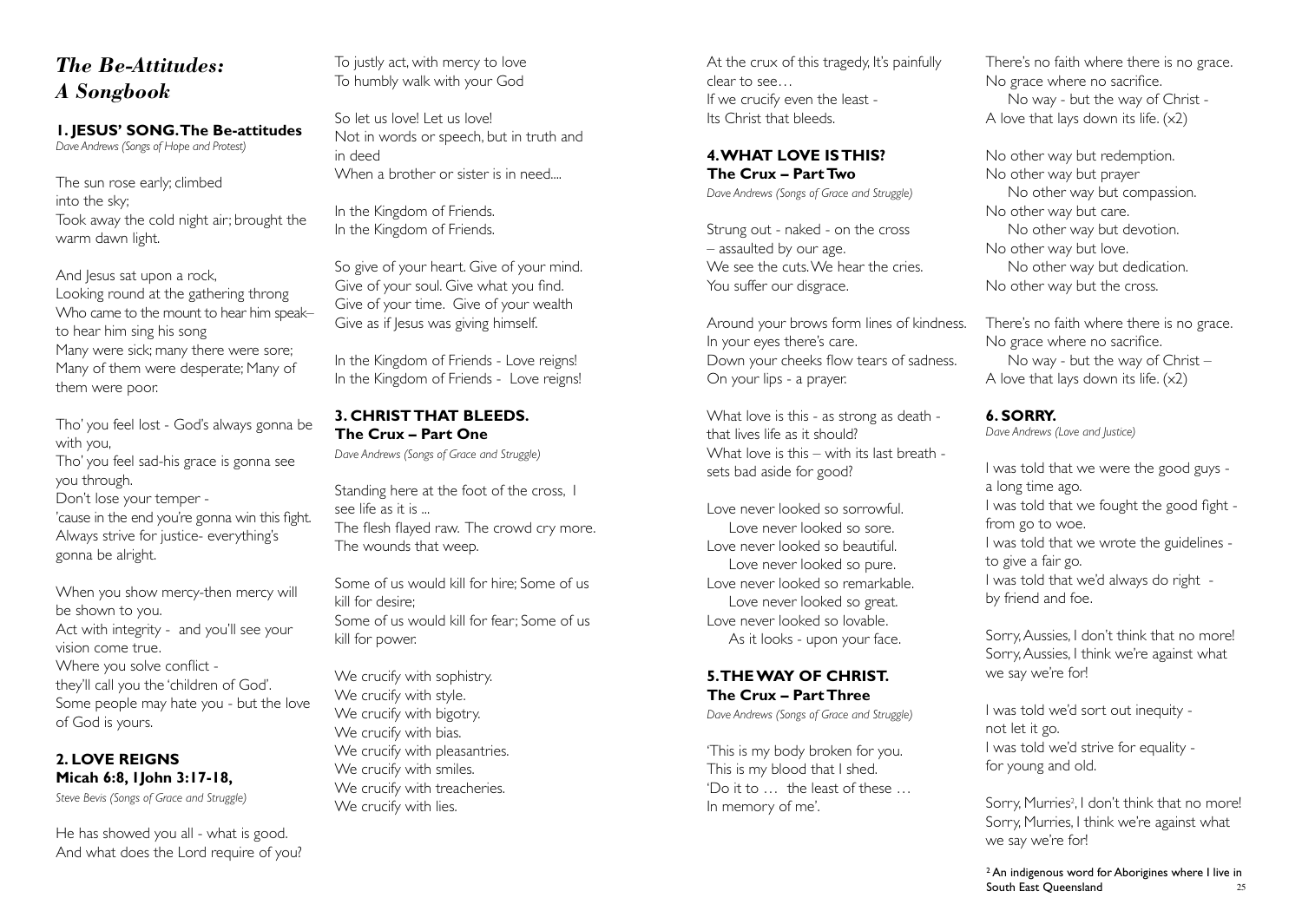I was told we'd vote for a demagogue to hit the road. I was told we'd welcome the underdog bring 'em home.

Sorry, Refugees, I don't think that no more! Sorry, Refugees I think we're against what we say we're for!

I was told we'd protect the innocent from brutal terror. I was told we'd care for civilians in event of war.

Sorry, Iraqis, I don't think that no more! Sorry, Iraqis, I think we're against what we say we're for!

Sorry. So Sorry.

#### **7. HEY- HEY YOU SAY The Lord's Prayer**

*Dave Andrews (Songs of Hope and Protest)*

Hey-hey we say, that 'You are my God!' Hey-hey we say, 'My God, you're good!' Hey-hey we say, 'I'm prayin' for the day  $$ that I can live life like I should.'

Hey-hey you say, 'Let's end the war!' Hey-hey you say, 'Let's feed the poor!' Hey-hey you say, 'Let's make a start today – to live a life worth living for.'

'May your kindom come – with love for everyoneon earth, as it is in heaven!'

Hey-hey you say, 'Let's end the war!' Hey-hey you say, 'Let's feed the poor!'

**8. DON'T BE AFRAID** *Dave Andrews (Songs of Grace and Struggle)*

Fearful – we're fearful of others. Fearful of contact with people – unless they're just like us. Fearful – we're fearful of difference. Fearful of conflict with strangers – who ain't the same as us.

(But) God's embrace is great. His amazing grace never fails to save. God's love conquers hate - so don't be afraid. (x2)

Fearful – we're fearful of changes. Fearful of fighting – Fearful of winning – fearful of loss. Fearful – we're fearful of dangers. Fearful of following a leader – who died on a cross.

Don't be afraid...

**9. W E C A N.B E**

*Dave Andrews and Peter B. (Songs of Hope and Protest)* 

I can't be a saviour – rescue culture from captivity. In my soul I know that it's just not me. I can't be a hero – change the course of history. But here and now - I can be the me I'm called to be.

Be the kind of person I would like to be. Though at times it ain't as easy as it seems. Be the sign of peace that I would like to see. Thru' the Spirit, inside of me, who inspires me.

I can be. You can be. We can be the way we'd like to be. I can be. You can be. We can be the world we'd like to see.

Songs of Love and Justice (Frank Communications, Brisbane 2006) Songs of Grace and Struggle (Frank Communications, Brisbane 2007) Songs of Hope and Protest (Frank Communications, Brisbane 2007) Songs of Joy and Sorrow (Frank Communications, Brisbane 2008)

 $\overline{\phantom{a}}$ 

The cds can be purchased on line from www.lastfirst.net www.daveandrews.com.au

The music can be downloaded in mp3s www.daveandrews.com.au

Any enquiries about these songs can be directed to dandrews@thehub.com.au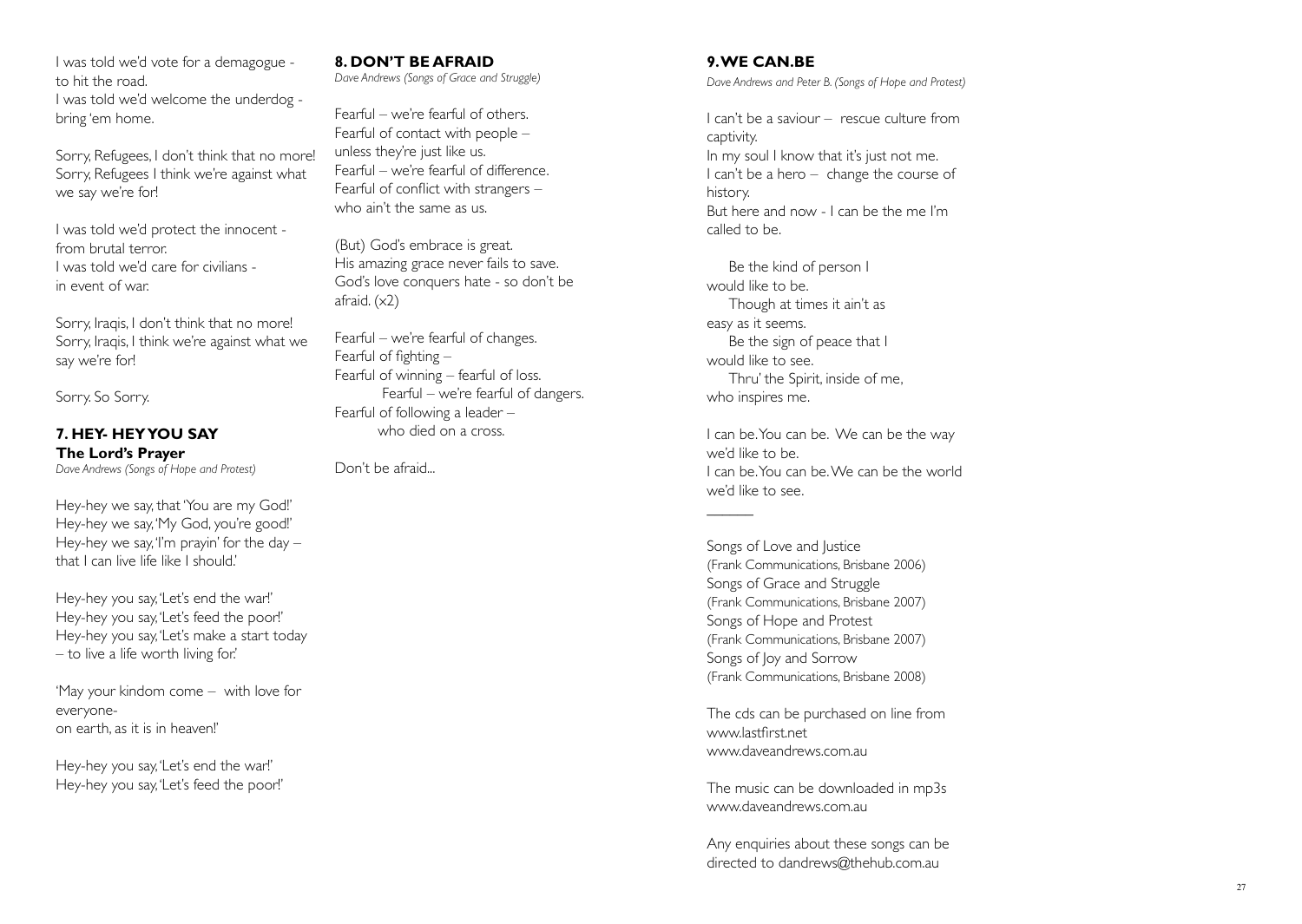## *The Be-Attitudes: A Booklist*

There are a range of books you could read that will help you 'be the revolution'.

Here are some of the books I have written that you might find helpful:

#### **Plan Be**

'Plan Be is a simple practical easy-to-use manual for a do-it-yourself global ethical revolution. In eight concise punchy chapters Dave Andrews unpacks the hidden dynamics in the eight Be-Attitudes and shows us how they can help us reshape our personal-political worlds.'

#### *Eden.co.uk*

#### **Hey, Be And See**

In the context of the gospel of Jesus we can begin to get a glimpse of some of the implications of Plan Be – that in embodying the Be-Attitudes we can actually do God's will 'on earth as it is in heaven', and in doing God's will, we can actually embody something of the hope of heaven in the midst of 'hell's despair'.

'Dave writes with a wealth of experience on issues that are dear to my heart' Dave shows 'how we can live our lives prophetically in the context our times.'

 *Jim Wallis, Editor, Sojourners*

#### **See What I Mean?**

Stories from my life to help show what I means about our being the change we want to see in the world.

'When I met Dave Andrews a few years ago, I could feel the fire burning in him. Then I heard him speak. Then I read his books. Ever since, he has been and continues to be a major inspiration for my life and work.'

*Brian McLaren, A New Kind Of Christian* 

#### **Christi-Anarchy**

'(In) this courageous and provocative study, ... Dave Andrews attacks Christian complacency and calls us back to the non-violent, yet radically subversive "Way" of Jesus. (Christi-Anarchy is) likely to earn applause from some, brickbats from others, but (it is) certain to challenge, and to stimulate serious reflection.'

*Patricia Harrison, Professor, Tabor College*

#### **Not Religion But Love**

'There is a genius to this book in the way it has been written. If you are looking for quotes, the powerful punchlines come thick and fast. At the end of each chapter is a section for ideas, meditation, discussion and action, which makes it a great tool for living prophetically as people of hope.'

*John Uren, Dean, Whitley College*

#### **Compassionate Community Work**

'This is a must read book for all people who want to see their communities revitalised and shaped by Kingdom values. In the process we will be changed as we authentically relate to people around us. It is doable and Dave shows us how. And this is what mission is all about!'

*Ross Coleman, Director of Hope Street*

#### **People of Compassion**

Highlights 40 people through history who show us how we can embody the Be-Attitudes.

'It is my hope that I, and others who read these stories, will find within ourselves the courage to (occasionally) do what these amazing women and men did. Lord knows our world needs it.'

*Mark Delaney, Servants To Asia's Urban Poor*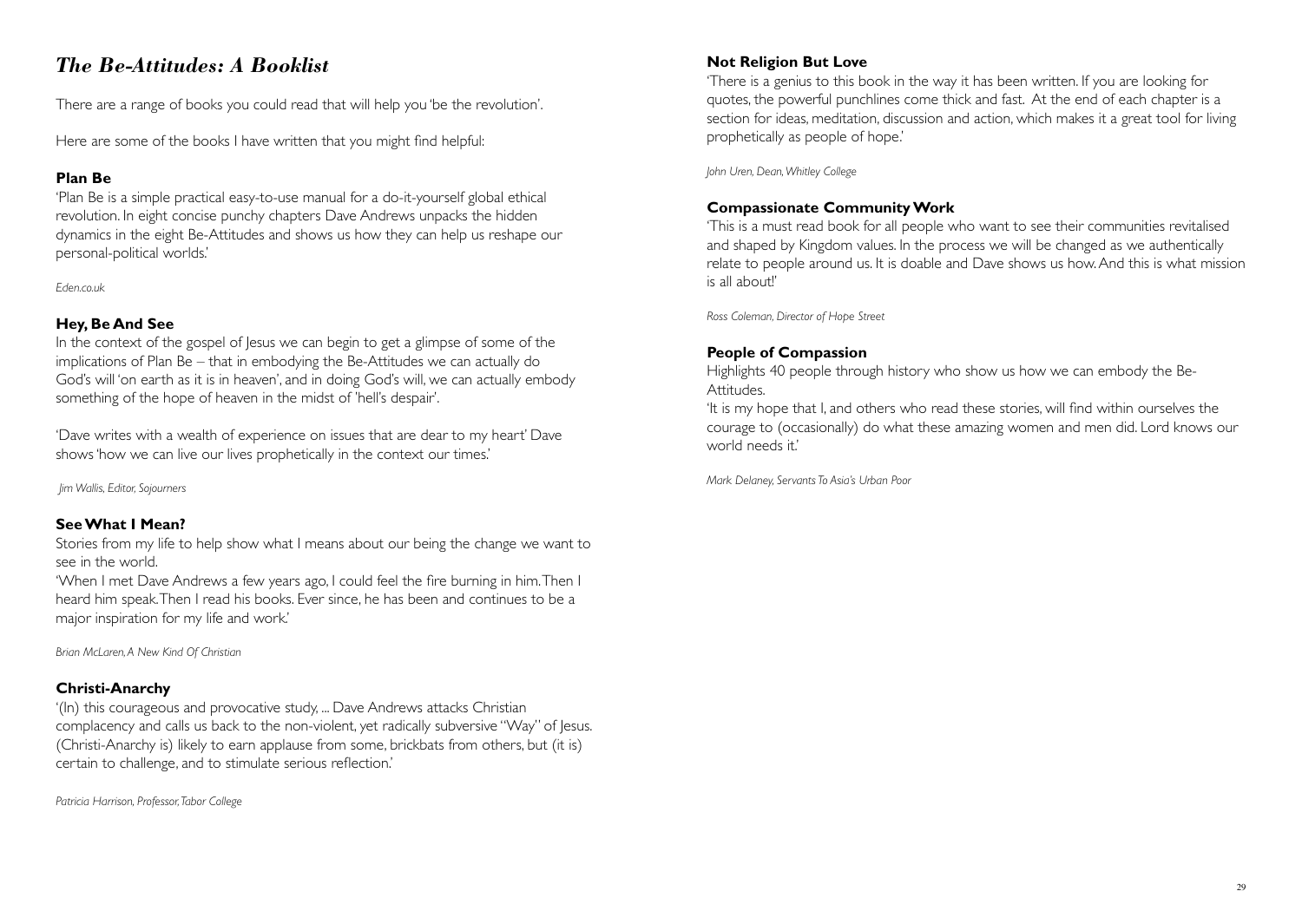### *8 Movies Which Embody 8 Be-Attitudes*

#### **1. Blessed are those who are with the poor in spirit.**

*Amazing Grace* is a 2007 film directed by Michael Apted about the campaign against the slave trade in 18th century Britain, led by famous abolitionist William Wilberforce, who was responsible for steering anti-slave trade legislation through the British parliament. The title is a reference to the hymn 'Amazing Grace' – the film also recounts John Newton's writing of the hymn.

#### **2. Blessed are those who mourn with those who mourn.**

*Molokai* is a 1999 film directed by Paul Cox, about the life story of the Belgian-born Roman Catholic priest who arrived on the Hawaiian island of Molokai in 1873 to immerse himself in the suffering of those forgotten souls banished to this quarantined leper colony. While the church and political elites would prefer to forget about the problem, Damien worked to draw attention to the plight of the lepers and to improve their care and living conditions.

#### **3. Blessed are those who are meek: angry but not aggro.**

*Gandhi* is a 1982 film directed by Richard Attenborough, about the life story of Mohandas Gandhi, covering 55 years in the life of the great Indian leader. It is an inspirational tale about one of the most remarkable men in world history. As U.S. Secretary of State George C. Marshall said, "Mahatma Gandhi has become the spokesman for the conscience of all mankind. He was a man who made humility and simple truth more powerful than Empires."

#### **4. Blessed are those who hunger and thirst for real justice.**

*Romero* is a 1989 film directed by John Duigan, about the life story of Father Oscar Romero, a Salvadoran priest who transformed himself from a humble clergyman into a powerful political leader. Romero passionately pursued the eradication of human rights violations in his country and became a hero to the Salvadoran people. The film is an insightful and disturbing look at one man's spiritual journey from personal virtue to social justice amidst a homeland torn apart by civil upheaval and political oppression.

#### **5. Blessed are those who show mercy to others.**

*Dead Man Walking* is a 1995 film directed by Tim Robbins, about the life story of Sister Prejean, a caring nun who receives a desperate letter from a death row inmate trying to find help to avoid execution for murder. Over the course of the time to the convict's death, the nun begins to show empathy, not only with the pathetic man, but also with the victims and their families. In the end, that nun must decide how she will deal with the paradox of showing mercy to that condemned man while understanding the heinousness of his crimes. The nun also tries to reach out to the man spiritually and guide him to his salvation.

#### **6. Blessed are those who are the pure in heart.**

*A Man For All* Seasons is a 1966 film directed by Fred Zinnemann, about the life story of Sir Thomas More, the 16th-century Lord Chancellor of England, who refused to sign a letter asking the Pope to annul the King's marriage and resigned rather than take an Oath of Supremacy declaring the King the Supreme Head of the Church of England. The King is Henry VIII of England and his wife is Catherine of Aragon, the first of an eventual six wives. The film portrays More as a man of principle, motivated by his devout faith and envied by rivals. It shows More as a man of dignity, integrity and grace - 'a man for all seasons'.

#### **7. Blessed are those who are peacemakers.**

*Joyeux Noel* is a 2006 film directed by Christian Carion, set in 1914 amid the muddy trenches and flying shrapnel of World War I, about a touching tale - based on a true event - of an unlikely, if fleeting, reconciliation amid battle. Trenches occupied by French and Scottish troops lay a mere hairbreadth away from their German counterparts. Suddenly, and entirely accidentally, Christmas Day brings a magical event that would forever sear the history books with a moment of humanity in the midst of bloody battle. The Germans place Christmas trees above their trench, while Scottish bagpipers play along to the operatic voices they hear wafting over from the German camp. Then, as if by magic, all the men are united in No Man's Land for a festive celebration. The men tentatively make friends, show each other pictures of their lovers, and play soccer in the snow.

#### **8. Blessed are those who suffer for just causes.**

*To End All Wars* is a 2001 film directed by David Cunningham, a true story about four Allied POWs who endure harsh treatment at the hands of their lapanese captors during World War II while being forced to build a railroad through the Burmese jungle. Upon arriving at the camp the POWs are forced by the Japanese to build a railroad through treacherous jungle wilderness. Escape is their first priority, but when their commanding officer, Colonel McLean, is ruthlessly killed by the Japanese Head Guard, the men are left to themselves without a leader. Major Campbell, the Colonel's second in command, rises to the challenge and starts planning a suicidal takeover of the camp by the prisoners. Led by the example of British POW Dusty Miller, Ernest Gordon decides to start a college of liberal arts and a 'church without walls' within the camp. The prisoners begin to regain their dignity and hope, but they are also encouraged to forgive their enemies and sacrifice themselves for their fellow POWs. Soon Gordon and his school are in conflict with Campbell's planned coup d'etat. The rival values lead to split loyalties within the camp, and reveal that amidst so much physical suffering, the most treacherous war is the one fought within. *To End All Wars* is about the triumph of the human spirit over inhumanity, and the journey from the prison of self-survival to the freedom of selfsacrifice.